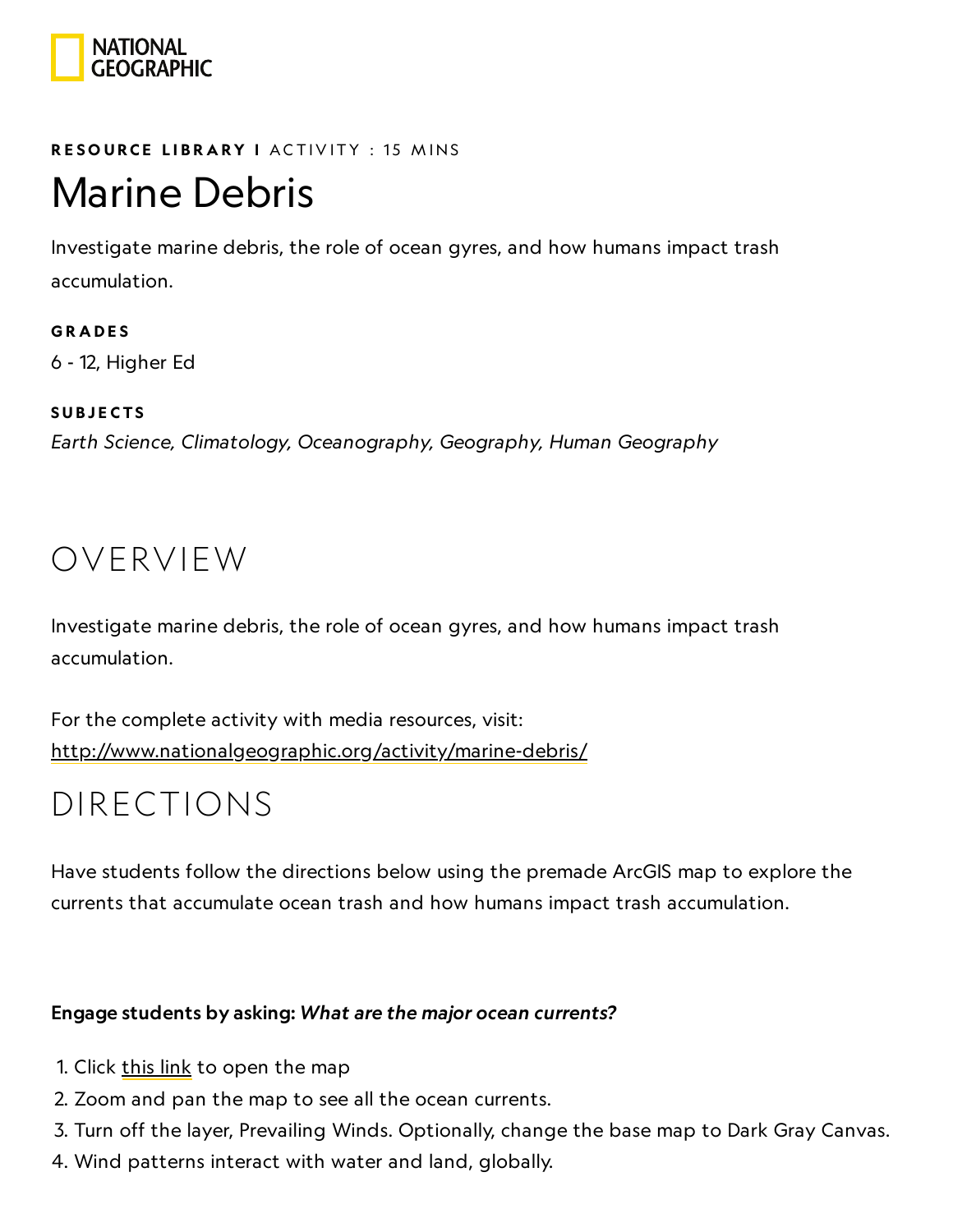Ask: Why are some currents marked red and some marked blue? [Answer: Temperature Differences.]

Ask: What is the cause of the global pattern of water currents? [Answer: General, continental winds.]

### Help students explore the question, Will an ocean current trap marine debris?

- 1. With the Details pane visible, click the button, Show Contents of Map.
- 2. Click the checkbox left of the layer, Pacific Markers. Click the Hawaii marker. Click the link to enlarge.
- 3. Gyres are large circular ocean currents that <u>redistribute</u> heat and can trap marine debris.
- 4. Zoom out and pan the map.

Ask: Where are other gyres, potentially trapping debris? [Answer: North and South Atlantic, South Pacific, Indian Ocean.]

### Explain the answer to the question, Where does the trash come from?

- 1. Researchers estimate that 80 percent of trash comes from land and 20 percent comes from marine sources.
- 2. Click the button, Bookmarks. Select Spokane.
- 3. From the Details pane, click the button, Show Contents Of Map.
- 4. Click the checkbox to the left of the layer name, Spokane Downstream Trace.

Ask: What are the main sources of land-based trash? [Answer: Litter; industrial discharges, such as **microplastics**; garbage transport; and landfills.]

Ask: How can trash from inland areas, such as Spokane, reach the ocean? [Answer: Trash and litter flow down rivers to the ocean.]

### Elaborate on the question, Why are "garbage patches" filled with plastic?

1. Pan the map to see the Pacific Ocean, and click the map marker near the Midway Atoll.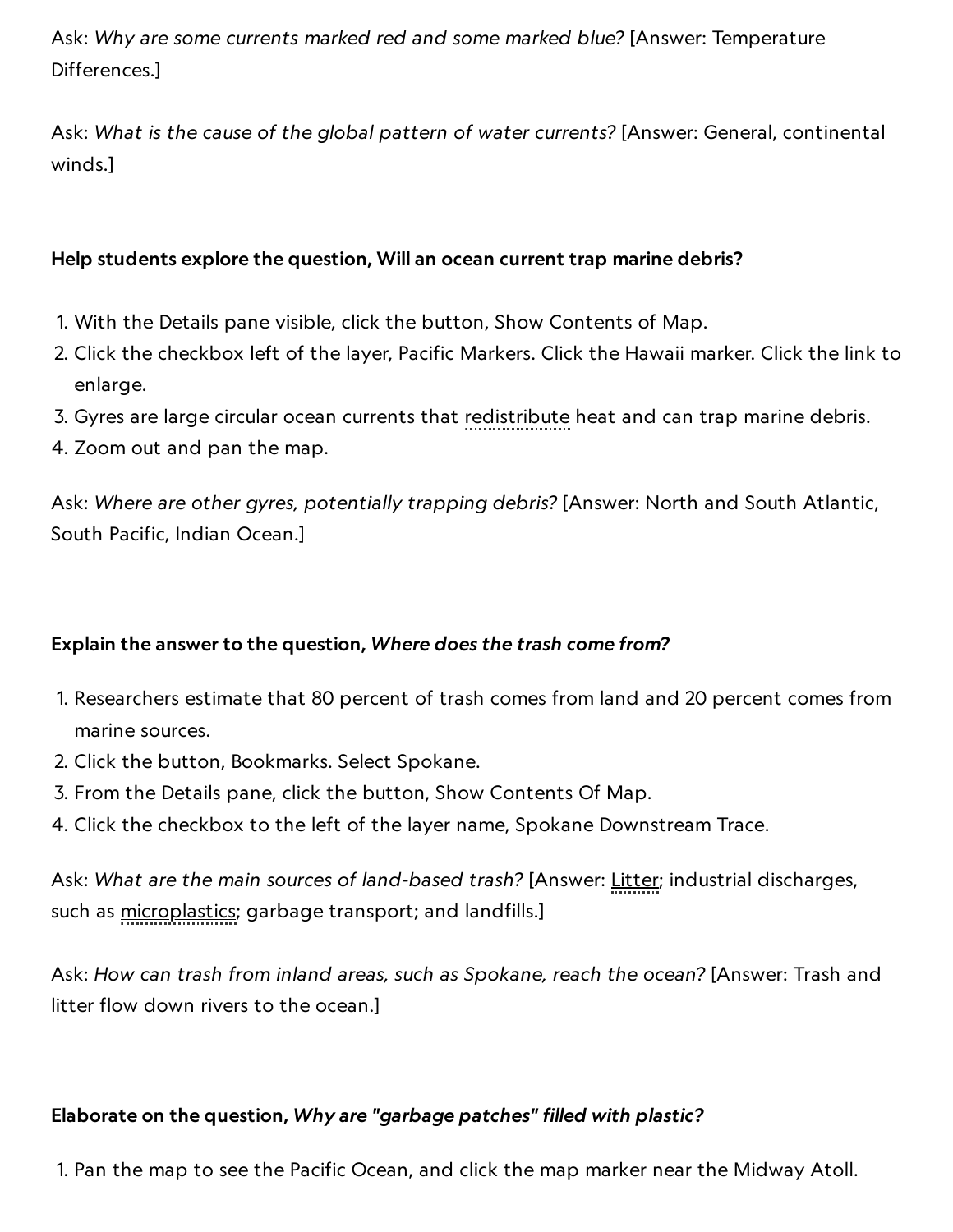- 2. In the popup window, click the animation of Trash Accumulation.
	- 3. Trash from the United States coastline may take six years to reach the Eastern Pacific Garbage Patch, while Japanese trash takes about one year.
- 4. Click the Spokane map marker to see one common source of plastic pollution.

Ask: Why is plastic the main trash found in this area? [Answer: Plastic floats; biodegradable material decomposes while plastic only breaks into smaller pieces but does not decompose.]

### Evaluate students' understanding of the topic by asking, What is the impact of marine debris?

- 1. Turn on the layer, Blue Whale Concentration.
- 2. Click the Blue Whale area in the map for more information.

Ask: How could the ingestion of microplastics, such as nurdles or other plastic trash, impact whales? [Answer: It can cause malnutrition or intestinal blockage.]

Ask: How can you prevent additional marine debris? [Answer: Recycle; Reduce plastic that ends up in the waste stream; educate others to prevent coastal pollution; and/or participate in beach cleanups.]

This activity has been adapted slightly to fit the National Geographic Education format. Please find the original [here.](https://ago-item-storage.s3.us-east-1.amazonaws.com/09a86fb23a3d425085f612dd6a2d6449/9_MarineDebris_APES_Geoinquiry.pdf?X-Amz-Security-Token=AgoJb3JpZ2luX2VjEL7%2F%2F%2F%2F%2F%2F%2F%2F%2F%2FwEaCXVzLWVhc3QtMSJHMEUCIQDgecLrAYOUikjF252I4E5soun15mGqMF4gjhA1wSrVgwIgPW5qH2htnAH5wWq%2FJ1vosYPxsxeHD5wTiLV8uVw5esEq2gMIFxAAGgw2MDQ3NTgxMDI2NjUiDPugV6uEK7b%2BWzywJiq3A64vZfhmDGoXdt9WDZdHi46AqfW%2FcvQEPS7GW%2BxC39WZUd0q2114emzb2Dma8NbM2egKOtPJccdbkUMSuVuKj8KIrdL6Kkp%2Fly%2B%2Fw2DA2R%2BPVXsTbgGiDag%2B5aA9t%2Fwm2k4KnmQQW8pr%2FWBTKvCwn%2BmHHZlDMk4X1HjSA6sDy36po%2BbTMhq%2FghZ076MlegNVcE99v5UQB3PhalXHnIxzgWXM4PK5X3iP8JWd93TuqHs7Umg14MliCo%2F60Rcp7wMPf1j5O75u8bK0DU%2BVNtWp8u3bdHhr%2BXUOxX77S69JenWJEwPUUUKeTwKPowl6dq5rnBrT9gDOm3C72dJUXzxxRRJ%2FZVG%2BXulAPQAft3q8hhVDmCPLvgpAu%2FfCSD7uqga1Kkod1I6Q2hEHG4A%2BT0nDNStPRCzNdqkmmMZkGStQUK7yzDl226qaKslvveVTW89g1BMV9tG1vPfH1ic1q%2FJVP0hmmQJDzBpiD15B6nYrkFSiAwIJonhZd8KhFsZpMtX4UGJKmQQnPHB0bsyvGOH6CUjOVs66C7sUNPfep5kNy1u4AhV4kkQ2Y81534Jp6RCA1WoyUSDnlXYw9qP96AU6tAEnZQaYb1CGCtSxLXcM10%2FM9eJpXicb4eetq9djav979Vn4S3cP0Esv3WMf2XRQTbvBV6gurKXYwy04Hye9JrNApHVnbyGlKPJH3c3TUrE%2B5IMV4K51oyiAjwmC2pv4s1gyrQ15yXuvcNBiER0QKDIqAUwbMTMzaSBvcelaRUUVv1CNxDCBNeFRVqC3zj%2BYfMzbI8F1dcZFZHseMMQTHAP1VhpX48DaUMc66vpwcA%2BquS9F4A0%3D&X-Amz-Algorithm=AWS4-HMAC-SHA256&X-Amz-Date=20190705T140349Z&X-Amz-SignedHeaders=host&X-Amz-Expires=299&X-Amz-Credential=ASIAYZTTEKKET75NSG6Y%2F20190705%2Fus-east-1%2Fs3%2Faws4_request&X-Amz-Signature=955cb03125f9737ce0a57dbdb44188d092e94a51e25cba301d9185f597f56f39)

## OBJECTIVES

## Subjects & Disciplines

### Earth Science

- Climatology
- [Oceanography](http://education.nationalgeographic.com/education/encyclopedia/oceanography/?ar_a=1)

### Geography

• Human [Geography](https://www.nationalgeographic.org/encyclopedia/geography/)

## Learning Objectives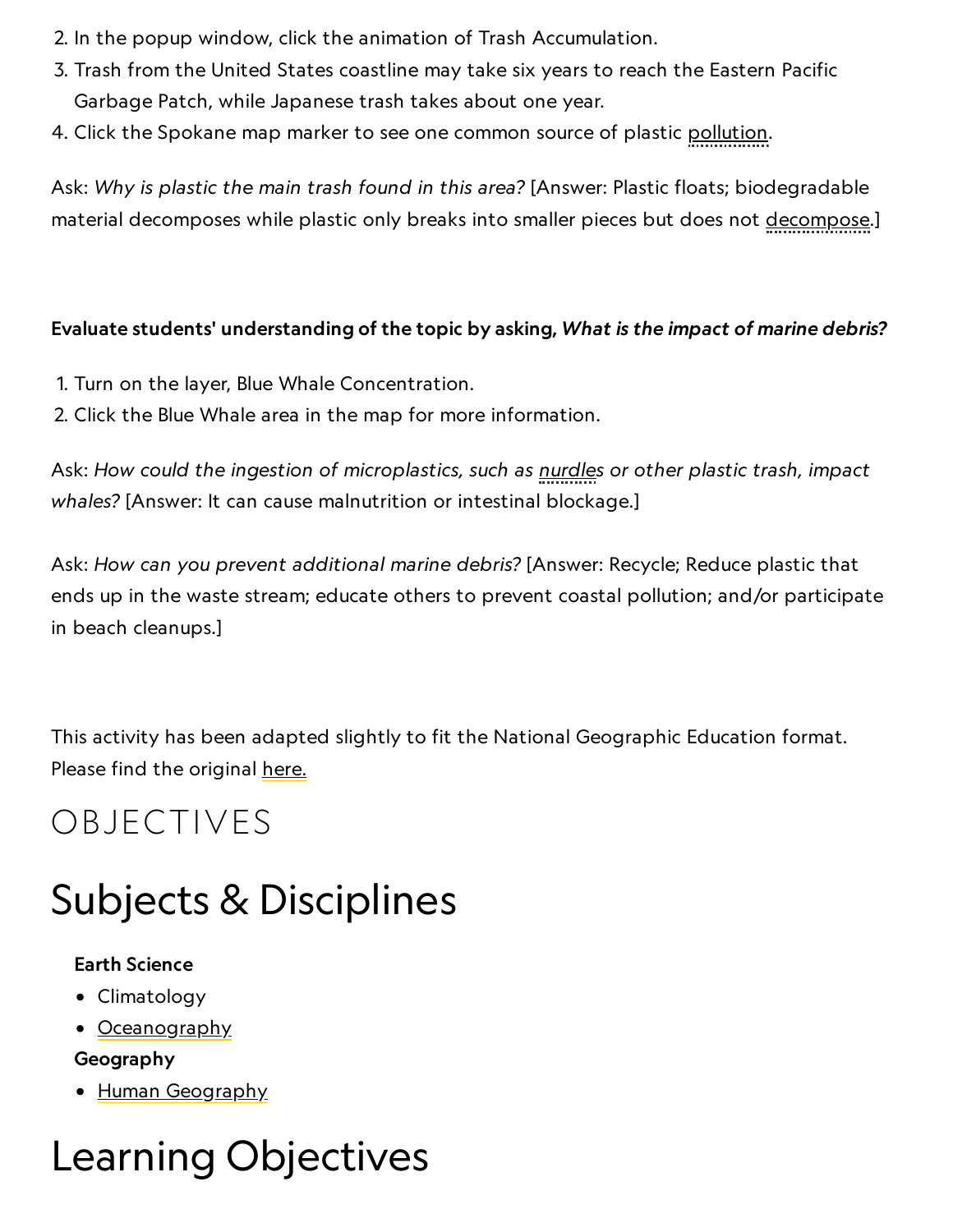$5$ tudents will:  $\frac{1}{2}$   $\frac{1}{2}$   $\frac{1}{2}$   $\frac{1}{2}$   $\frac{1}{2}$   $\frac{1}{2}$   $\frac{1}{2}$   $\frac{1}{2}$   $\frac{1}{2}$   $\frac{1}{2}$   $\frac{1}{2}$   $\frac{1}{2}$   $\frac{1}{2}$   $\frac{1}{2}$   $\frac{1}{2}$   $\frac{1}{2}$   $\frac{1}{2}$   $\frac{1}{2}$   $\frac{1}{2}$   $\frac{1}{2}$   $\frac{1$ 

• Investigate marine debris, the role of ocean gyres, and how humans impact trash accumulation.

# Teaching Approach Teaching Methods Skills Summary

This activity targets the following skills:

# National Standards, Principles, and Practices

### Preparation

What You'll Need

### REQUIRED TECHNOLOGY

- Internet Access: Required
- Tech Setup: 1 computer per learner, 1 computer per pair

### PHYSICAL SPACE

- Classroom
- Computer lab

## BACKGROUND & VOCABULARY

# Background Information

# Prior Knowledge